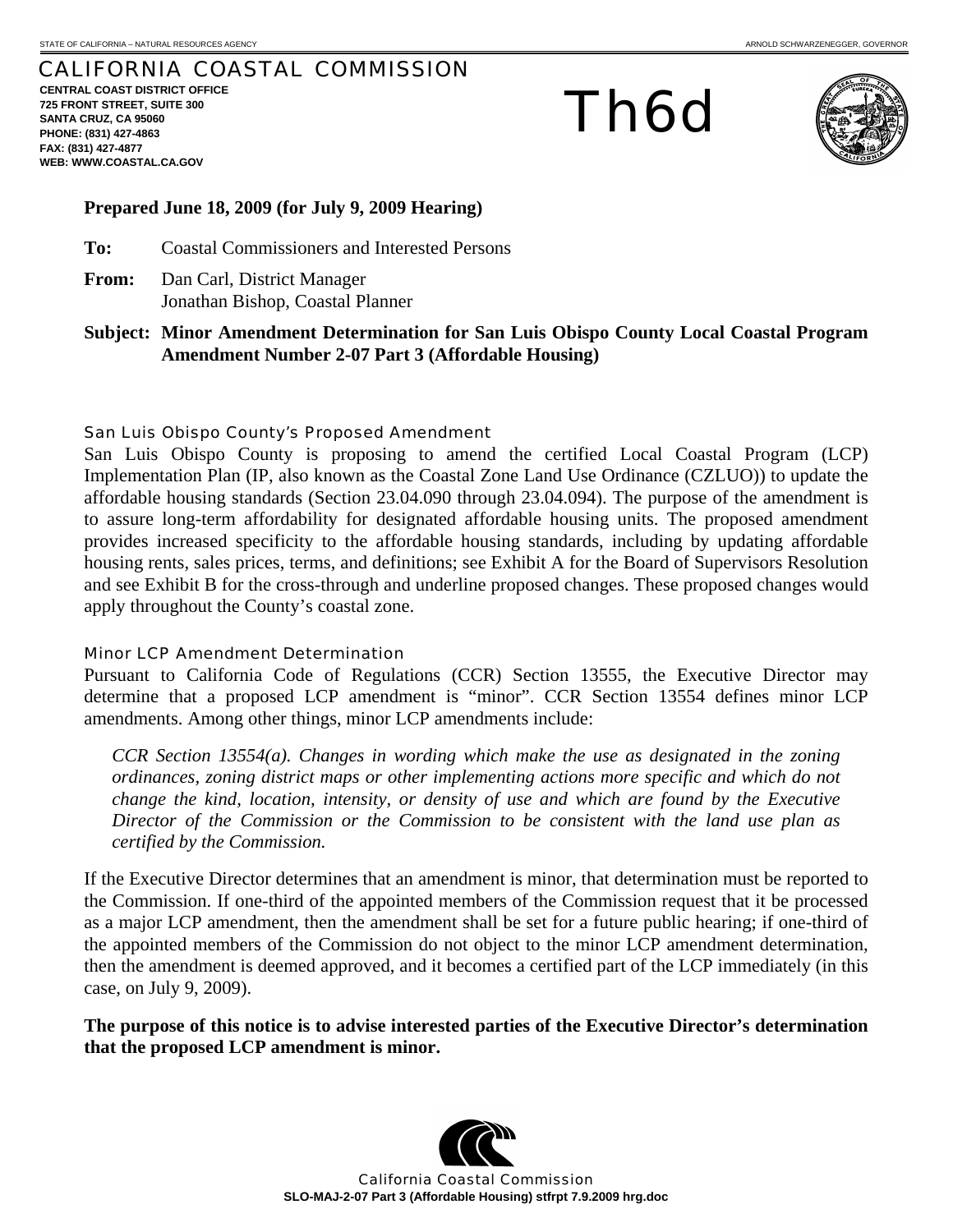The proposed amendment will help assure long-term affordability for designated affordable housing units. The proposed amendment provides increased specificity to the existing affordable housing standards of the CZLUO, including by updating affordable housing rents, sales prices, terms, and definitions. It would not change the kind, location, intensity, or density of use. The amendment does not modify the existing stock of affordable housing units, nor does it allow for inappropriate increases in affordable housing densities that beyond that which is already allowed under the LCP. There will be no potential for adverse effects on coastal resources as a result of the amendment. The expected effect would be that housing for persons and families of low or moderate income will be better protected, encouraged, and provided. Ultimately, the effect will be better understanding and overall protection of affordable housing opportunities in the County's Coastal Zone consistent with the LCP.

## Coastal Commission Concurrence

The Executive Director will report this minor LCP amendment determination, and any comments received on it, to the Coastal Commission at its July 9, 2009 meeting at the San Luis Obispo County Government Center, Board of Supervisors Chambers, 1055 Monterey Street in San Luis Obispo. If you have any questions or need additional information regarding the proposed amendment or the method under which it is being processed, please contact Jonathan Bishop at the Central Coast District Office in Santa Cruz. If you wish to comment on and/or object to the proposed minor LCP amendment determination, please do so by July 3, 2009.

# Procedural Note - LCP Amendment Action Deadline

This proposed LCP amendment was filed as complete on July 16, 2008. It is IP only and the original 60 day action deadline was September 14, 2008. On September 11, 2008, the Commission extended the action deadline by one year to September 14, 2009. Thus, the Commission has until September 14, 2009 to take a final action on this LCP amendment.

Exhibits: Exhibit A: Board of Supervisor's Resolution Exhibit B: Proposed Changes to CZLUO Sections 23.04.090 through 23.04.094

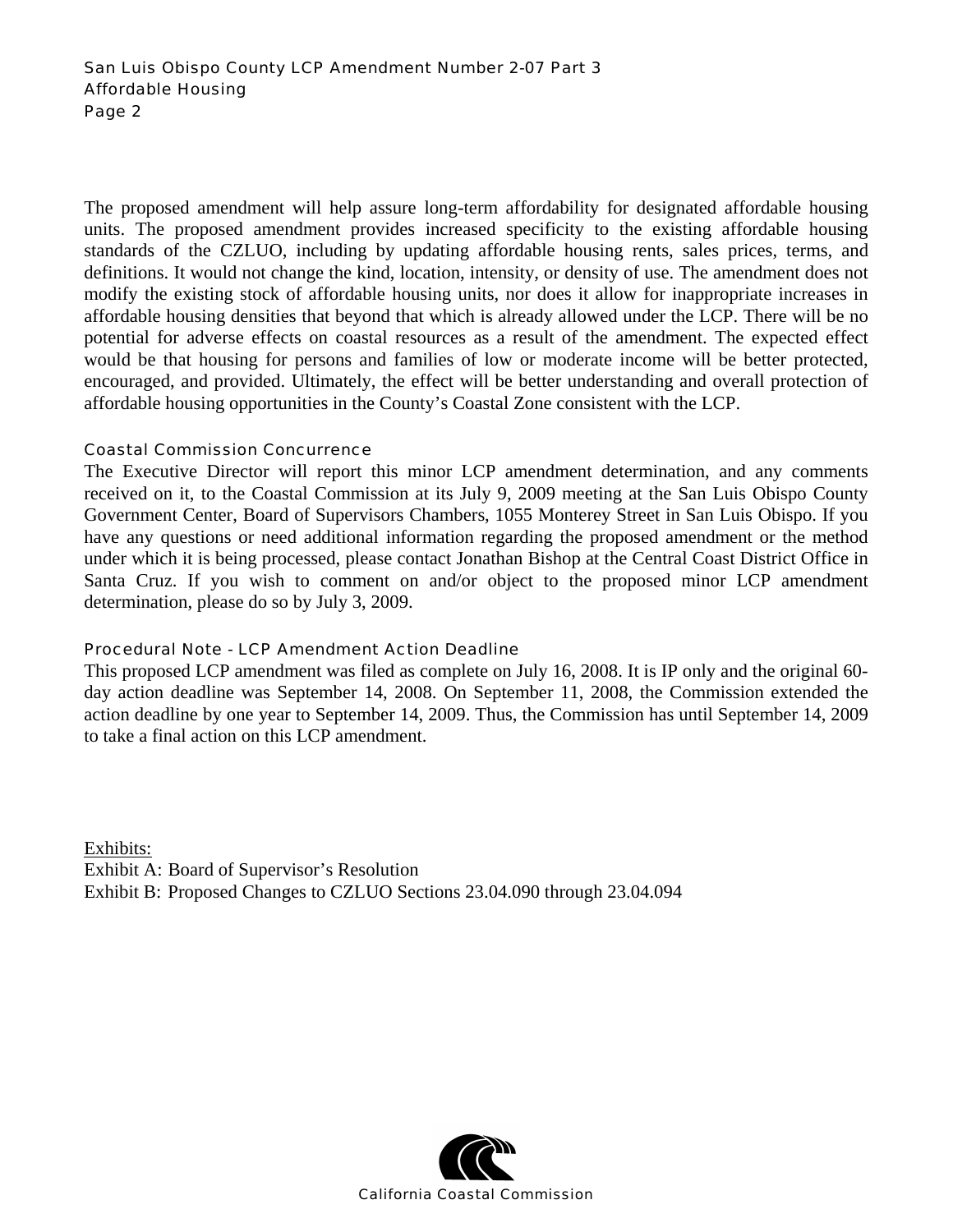# IN THE BOARD OF SUPERVISORS

COUNTY OF SAN LUIS OBISPO, STATE OF CALIFORNIA

Tuesday December 19, 2006

PRESENT: Supervisors

Harry L. Ovitt, Shirley Bianchi, Jerry Lenthall, James R. Patterson and Chairperson K.H. 'Katcho' Achadjian

ABSENT: None

#### RESOLUTION NO. 2006-478

#### RESOLUTION TO AMEND THE SAN LUIS OBISPO COUNTY GENERAL PLAN. LOCAL COASTAL PLAN, THE LAND USE ORDINANCE, TITLE 22 OF THE COUNTY CODE AND THE COASTAL ZONE LAND USE ORDINANCE, TITLE 23 OF THE COUNTY CODE AND TO ADOPT ORDINANCES AND TO APPROVE ENVIRONMENTAL DOCUMENTS

The following resolution is now hereby offered and read:

WHEREAS, state law requires that a general plan be adopted; and

WHEREAS, the Land Use Element of the San Luis Obispo County General Plan was adopted by the Board of Supervisors on September 22, 1980, and is a proper element of the General Plan; and

WHEREAS, on March 1, 1988, the San Luis Obispo County Board of Supervisors adopted the Local Coastal Program as amendments and additions to the Land Use Element of the San Luis Obispo County General Plan, specifically incorporating the Land Use Plan of the Local Coastal Program into the Land Use Element of the General Plan hereinafter referred to as the "Land Use Element and Local Coastal Plan", and to the San Luis Obispo County Code Titles 19, 21, and 23; and

WHEREAS, state law, public necessity, convenience and general welfare requires that general and specific plans be amended from time to time; and

WHEREAS, the Planning Commission of the County of San Luis Obispo after noticed public hearings did recommend amendments to the General Plan, the Local Coastal Plan, the Land Use Ordinance - Title 22 of the County Code and the Coastal Zone Land Use Element - Title 23 of the County Code, adopted resolutions or otherwise took action recommending said amendments.

NOW THEREFORE, BE IT RESOLVED AND ORDERED by the Board of Supervisors of the County of San Luis Obispo, State of California, in a regular meeting assembled on the twelfth day of December, 2006, that the County General Plan, the Local Coastal Plan, the Land Use Ordinance - Title 22 of the County Code and the Coastal Zone Land Use Element - Title 23 of the County Code be amended as follows:

1. Amend the San Luis Obispo County General Plan, by adopting a Parks and Recreation Element as such amendment appears on Exhibit LRP2005-00015, attached hereto and incorporated herein as though fully set forth, rescind the 1968 Recreation Plan, the 1991 Trails Plan and the 1988 Parks and Recreation Master Plan. [This document does not apply to the Coastal Zone and was not certified as part of the Local Coastal Program. Therefore this amendment does not need to be submitted to the California Coastal Commission.]

2. Amend the San Luis Obispo County General Plan, as such amendment appears on Exhibit LRP2005-00015:A, attached hereto and incorporated herein as though fully set forth and pursuant to Public Resources Code, section 30514, authorize the Coastal Zone Framework amendment submittal to the California Coastal Commission for consideration and certification.

3. Amend the San Luis Obispo County General Plan, Land Use Element, Salinas River Area Plan, official maps, as such amendment appears on Exhibit LRP2004-00026:A, attached hereto and incorporated herein as though fully set forth. [This document does not apply to the Coastal Zone and was not certified as part of the Local Coastal Program. Therefore this amendment does not need to be submitted to the California Coastal Commission.]

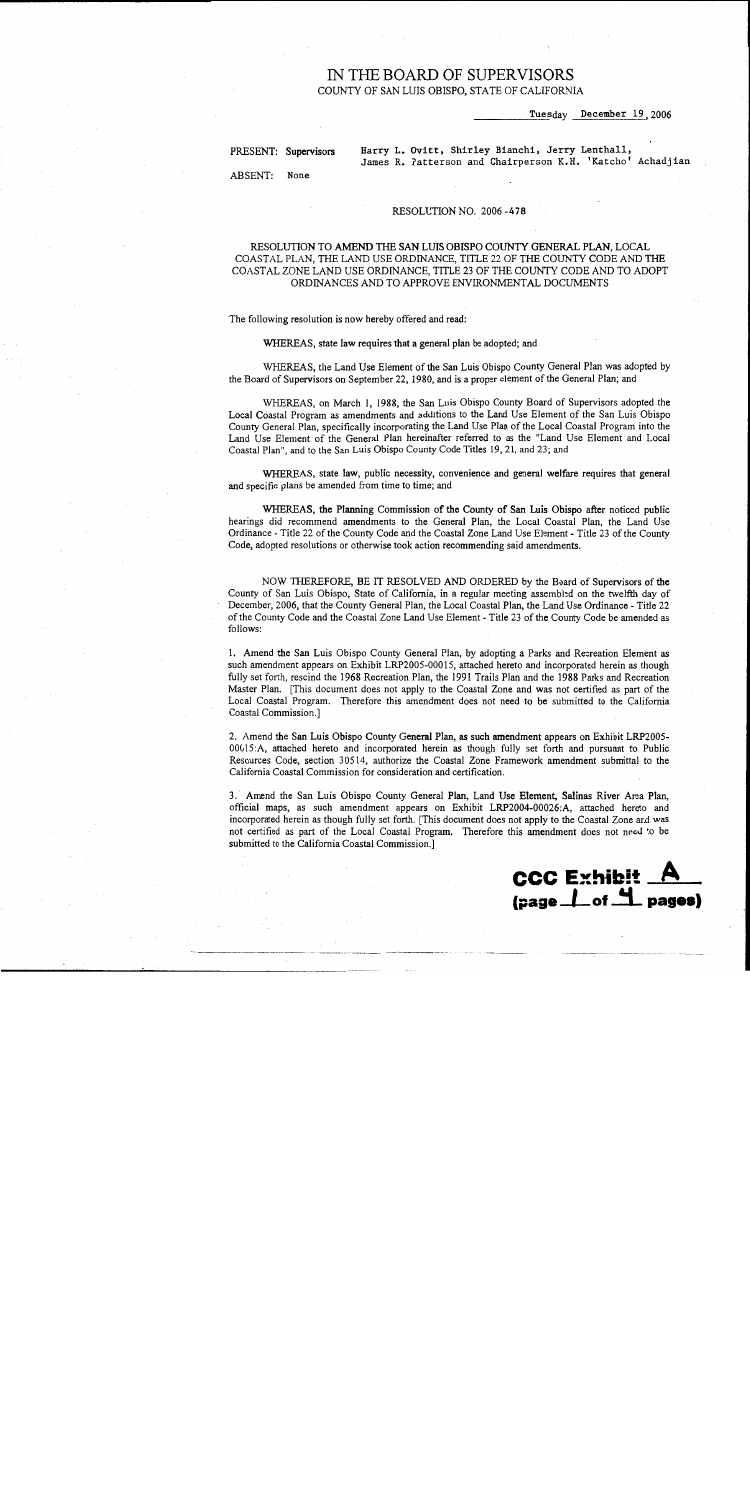4. Amend the San Luis Obispo County General Plan, Land Use Element, South County Area Plan, official maps, as such amendment appears on Exhibit LRP2003-00011:A, attached hereto and incorporated herein as though fully set forth. [This document does not apply to the Coastal Zone and was not certified as part of the Local Coastal Program. Therefore this amendment does not need to be submitted to the California Coastal Commission.]

5. Adopt, enact and instruct the Chairman of the Board of Supervisors to sign "An ordinance amending Title 22 of the San Luis Obispo County Code, the Land Use Ordinance, Chapter 22.112 to correct references to the Trails Plan" as set forth in Exhibit LRP2005-00015:B which is attached hereto and incorporated herein as though fully set forth. [This document does not apply to the Coastal Zone and was not certified as part of the Local Coastal Program. Therefore this amendment does not need to be submitted to the California Coastal Commission.]

6. Adopt, enact and instruct the Chairman of the Board of Supervisors to sign "An ordinance amending Title 22 of the San Luis Obispo County Code, the Land Use Ordinance, Chapter 22.104 by amending Section 22.104.070 relating to the Commercial Retail, Commercial Service, Residential Single Family, Residential Multifamily and Office And Professional areas in the Community Of San Miguel" as set forth in Exhibit LRP2003-00026:B which is attached hereto and incorporated herein as though fully set forth. [This document does not apply to the Coastal Zone and was not certified as part of the Local Coastal Therefore this amendment does not need to be submitted to the California Coastal Program. Commission.]

7. Adopt, enact and instruct the Chairman of the Board of Supervisors to sign "An ordinance amending Title 22 of the San Luis Obispo County Code, the Land Use Ordinance, by amending Section 22.94.050.F.7 relating to maximum density on 2006 Assessor Parcel Number 033-321-009" as set forth in Exhibit LRP2005-00017:B which is attached hereto and incorporated herein as though fully set forth. [This document does not apply to the Coastal Zone and was not certified as part of the Local Coastal Program. Therefore this amendment does not need to be submitted to the California Coastal Commission.]

8. Adopt, enact and instruct the Chairman of the Board of Supervisors to sign "An ordinance amending Title 22 of the San Luis Obispo County Code, the Land Use Ordinance, Chapter 22.112 by amending Section 22.112.040G relating to the Residential Rural area on West El Campo Road" as set forth in Exhibit LRP2003-00011:B which is attached hereto and incorporated herein as though fully set forth. [This document does not apply to the Coastal Zone and was not certified as part of the Local Coastal Program. Therefore this amendment does not need to be submitted to the California Coastal Commission.1

9. Adopt, enact and instruct the Chairman of the Board of Supervisors to sign "An ordinance amending Title 22 of the San Luis Obispo County Code, the Land Use Ordinance, by amending Section 22.12.040 relating to density bonus determinations and 22.12.070 relating to housing affordability standards" as set forth in Exhibit LRP2005-00016:A which is attached hereto and incorporated herein as though fully set forth. [This document does not apply to the Coastal Zone and was not certified as part of the Local Coastal Program. Therefore this amendment does not need to be submitted to the California Coastal Commission.]



10. Adopt, enact and instruct the Chairman of the Board of Supervisors to sign "An ordinance amending Title 23 of the San Luis Obispo County Code, the Coastal Zone Land Use Ordinance, Chapter 23.04 by amending Section 23.04.090 relating to density bonus determinations, Section 23.04.092 and 23.04.094 relating to housing affordability standards" as set forth in Exhibit LRP2005-00016:B which is attached hereto and incorporated herein as though fully set forth and pursuant to Public Resources Code, section 30514, authorize the Coastal Zone Framework and San Luis Bay Coastal amendment submittal to the California Coastal Commission for consideration and certification.

11. Adopt, enact and instruct the Chairman of the Board of Supervisors to sign "An ordinance amending Title 26 of the San Luis Obispo County Code, the Land Use Ordinance, Sections 26.01.034 relating to period affordable housing must remain affordable to qualify for exemption from Title 26" as set forth in Exhibit LRP2005-00016:C which is attached hereto and incorporated herein as though fully set forth. [This document does not apply to the Coastal Zone and was not certified as part of the Local Coastal Program. Therefore this amendment does not need to be submitted to the California Coastal Commission.]

12. Adopt, enact and instruct the Chairman of the Board of Supervisors to sign "An ordinance amending Title 22 of the San Luis Obispo County Code, the Land Use Ordinance, Chapter 22.22 by amending Section 22.22.080 relating to conversion of an existing residential unit to a condominium, planned development or similar residential unit ownership project" as set forth in Exhibit LRP2005-00009:A which is attached hereto and incorporated herein as though fully set forth. [This document does not apply to the Coastal Zone and was not certified as part of the Local Coastal Program. Therefore this amendment does not need to be submitted to the California Coastal Commission.]

13. Adopt, enact and instruct the Chairman of the Board of Supervisors to sign "An ordinance amending Title 23 of the San Luis Obispo County Code, the Coastal Zone Land Use Ordinance, Chapter 23.04 by amending Section 23.04.028 relating to conversion of an existing residential unit to a condominium, planned development or similar residential unit ownership project" as set forth in Exhibit LRP2005-00009:B which is attached hereto and incorporated herein as though fully set forth and pursuant to Public Resources Code, section 30514, authorize the Coastal Zone Framework and San Luis Bay Coastal amendment submittal to the California Coastal Commission for consideration and certification.

**CCC Exhibit .** 

(page 2 of 4 pages)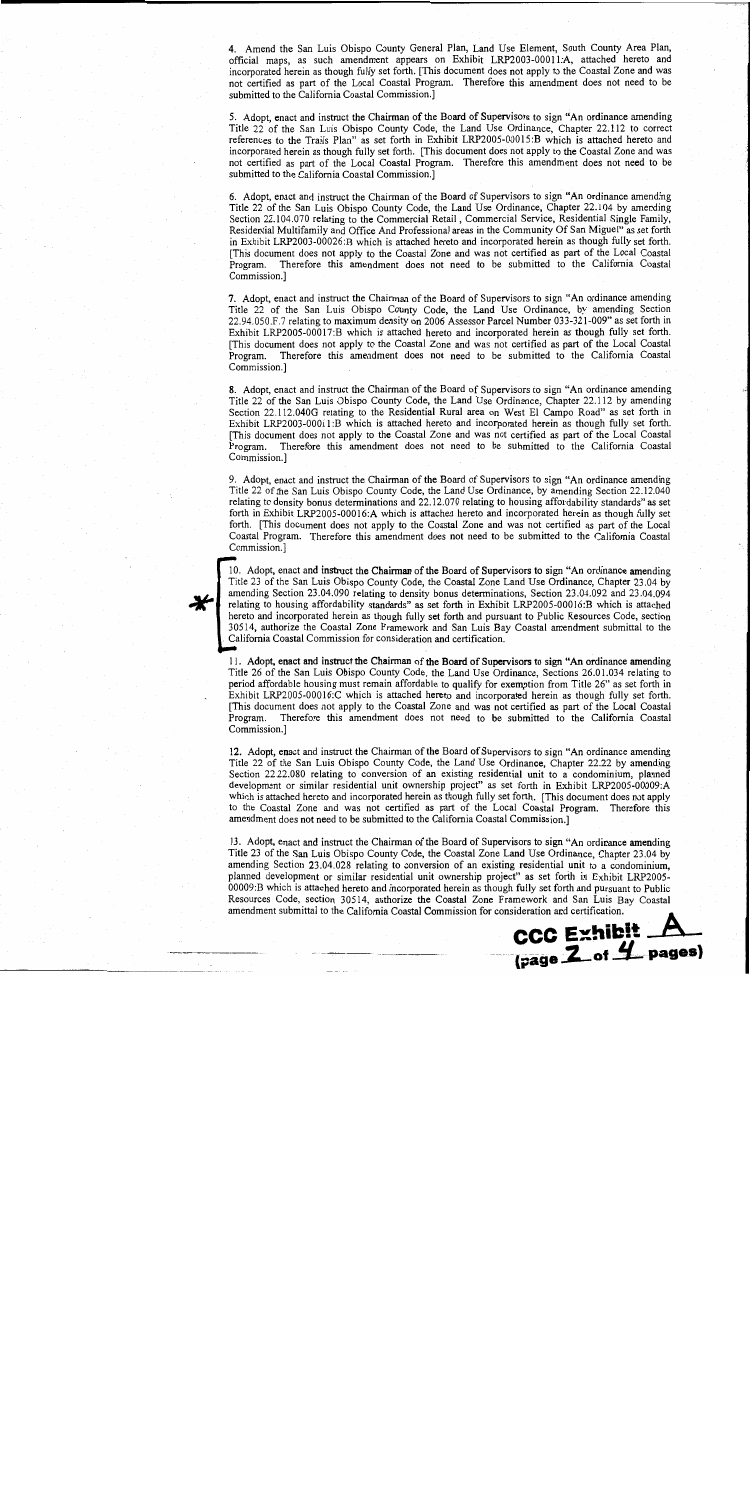14. Adopt, enact and instruct the Chairman of the Board of Supervisors to sign "An Ordinance Amending Specific Sections of the San Luis Obispo County Land Use Ordinance, Title 22 of the County Code and the Coastal Zone Land Use Ordinance, Title 23 of the County Code" which is attached hereto and incorporated herein as though fully set forth. [This document does not apply to the Coastal Zone and was not certified as part of the Local Coastal Program. Therefore this amendment does not need to be submitted to the California Coastal Commission.]

BE IT FURTHER RESOLVED AND ORDERED that the environmental documents for the above enacted amendments be approved as follows:

1. Regarding the amendments that were processed on the basis of a proposed Negative Declaration, the Board of Supervisors reviewed and considered the proposed Negative Declarations together with all comments received during the public review process prior to enacting the amendment. Further, on the basis of the initial studies and comments received for the Negative Declaration, there is no substantial evidence that the amendments will have a significant effect on the environment, therefore the Board of Supervisors hereby adopts the Negative Declaration pursuant to the applicable provisions of the California Environmental Quality Act (CEQA). The Negative Declaration prepared reflect the independent judgment of the Board of Supervisors, acting as the lead agency for the amendments.

2. Regarding the amendments that were processed on the basis of a General Rule Exemption, the Board of Supervisors finds that the activity is covered by That the activity is covered by a general rule exemption (State CEQA Guidelines section 15061(b)(3)) from the California Environmental Quality Act (CEQA) because it can be seen with certainty that there is no possibility that the activity in question may have a significant effect on the environment.

3. Regarding theamendments that were processed on the basis of a Final Environmental Impact Report (FEIR), the Board of Supervisors hereby certifies that the FEIR has been prepared and completed in compliance with the California Environmental Quality Act, California Public Resources Code Section 21000 et seq. and the Board of Supervisors reviewed and considered the information contained in the FEIR prior to approving the amendments and that the FEIR reflects the lead agency's independent judgement and analysis. Further, the Board of Supervisors hereby adopts the recommended findings of the County Environmental Coordinator which are attached hereto and incorporated herein as though fully set forth.

BE IT FURTHER RESOLVED AND ORDERED that this resolution with respect to Exhibits LRP2005-00015:A (portion), LRP2005-00016:B, and LRP2005-00009:B shall become operative automatically, pursuant to 14 California Code of Regulations §13551(b)(1), upon the certification without any modifications or amendments to said amendments by the California Coastal Commission and upon acknowledgment by the San Luis Obispo County Board of Supervisors of receipt of the Commission's resolution of certification pursuant to 14 California Code of Regulations §13544. In the event that the California Coastal Commission recommends modifications to said amendments, the amendments with modification shall be processed in accordance with Government Code § 65350 et seq., before final local government adoption of the amendments with the modifications suggested by Coastal Commission pursuant to 14 California Code of Regulations §13551(b)(2), or before the Board of Supervisors resubmits, pursuant to Public Resources Code Section 30512 and 30513, any additional amendments to satisfy the Commission's recommended changes.

BE IT FURTHER RESOLVED AND ORDERED that in accordance with Government Code Section 25131, after reading of the title of the ordinances, further reading of the ordinances in full is waived.

BE IT FURTHER RESOLVED AND ORDERED that this resolution shall be effective on the Ordinances 3104 thru 3113 same date said date as  $, 2007.$ being January 18

Upon motion of Supervisor Ovitt seconded by Supervisor <u>Lenthall.</u> and on the following roll call vote, to wit:

AYES: Supervisors Ovitt, Lenthall, Bianchi, Patterson, Chairperson Achadjian NOES: None

ABSENT: None

ABSTAINING: None

The foregoing resolution is hereby adopted.

#### K.H. ACHADJIAN

Chairman of the Board of Supervisors of the County of San Luis Obispo, State of California

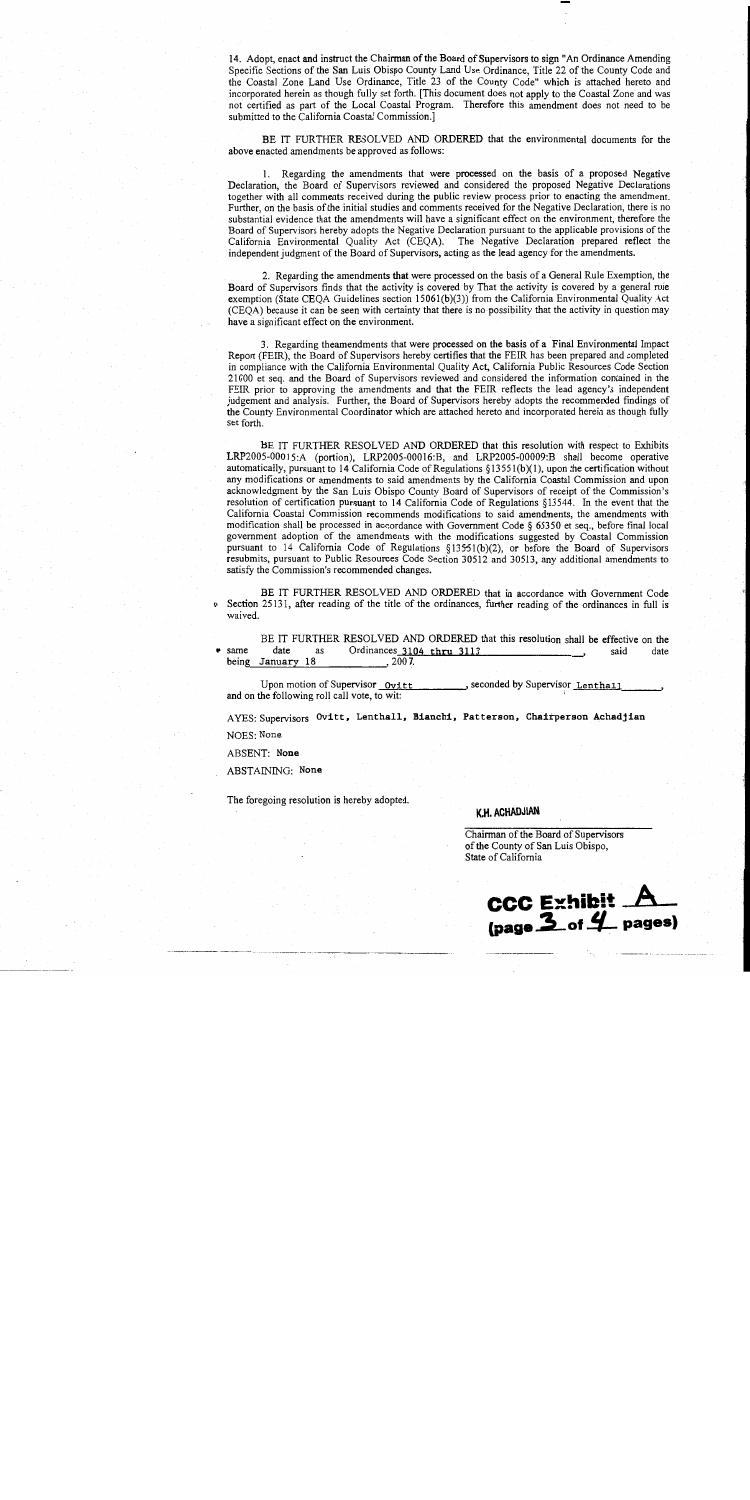#### **ATTEST**

[SEAL]

JULIE L. RODEWALD<br>County Clerk and Ex-Officio Clerk of the Board of Supervisors, County of San Luis Obispo,<br>State of California

> By: C.M. CHRISTENSEN Deputy Clerk

> > **THE COMPOSITE**

#### APPROVED AS TO FORM AND LEGAL EFFECT:

JAMES B. LINDHOLM, JR. County Counsel

| By:<br>Deputy County Counsel |                                                                                                                                                                                                                                                                                                                            |
|------------------------------|----------------------------------------------------------------------------------------------------------------------------------------------------------------------------------------------------------------------------------------------------------------------------------------------------------------------------|
|                              | STATE OF CALIFORNIA<br><b>COUNTY OF SAN LUIS OBISPO)</b>                                                                                                                                                                                                                                                                   |
| Dated:                       | i, JULIEL. RODEWALD, County Clerk of the above<br>entitled County, and Ex-Officic Clerk of the Board<br>of Supervisors thereof, do becaby certify the fore-<br>going to be a full, true and conset copy of an order<br>ontered in the minutes of said Board of Super-<br>visors, and now remaining of record in my office. |
|                              | Witness, my hand and seal of said Board of<br><b>JAN 08 2007</b><br>Supervisors this                                                                                                                                                                                                                                       |

CCC Exhibit  $A$ <br>(page  $4$  of  $4$  pages)

**PARTITION IN THE SAME** 

<del>. 1714 (TETTI</del>TITA)

**JULIE L. RODEWALD** County Clerk and Ex-Officio Clerk<br>of the Board of Supervisors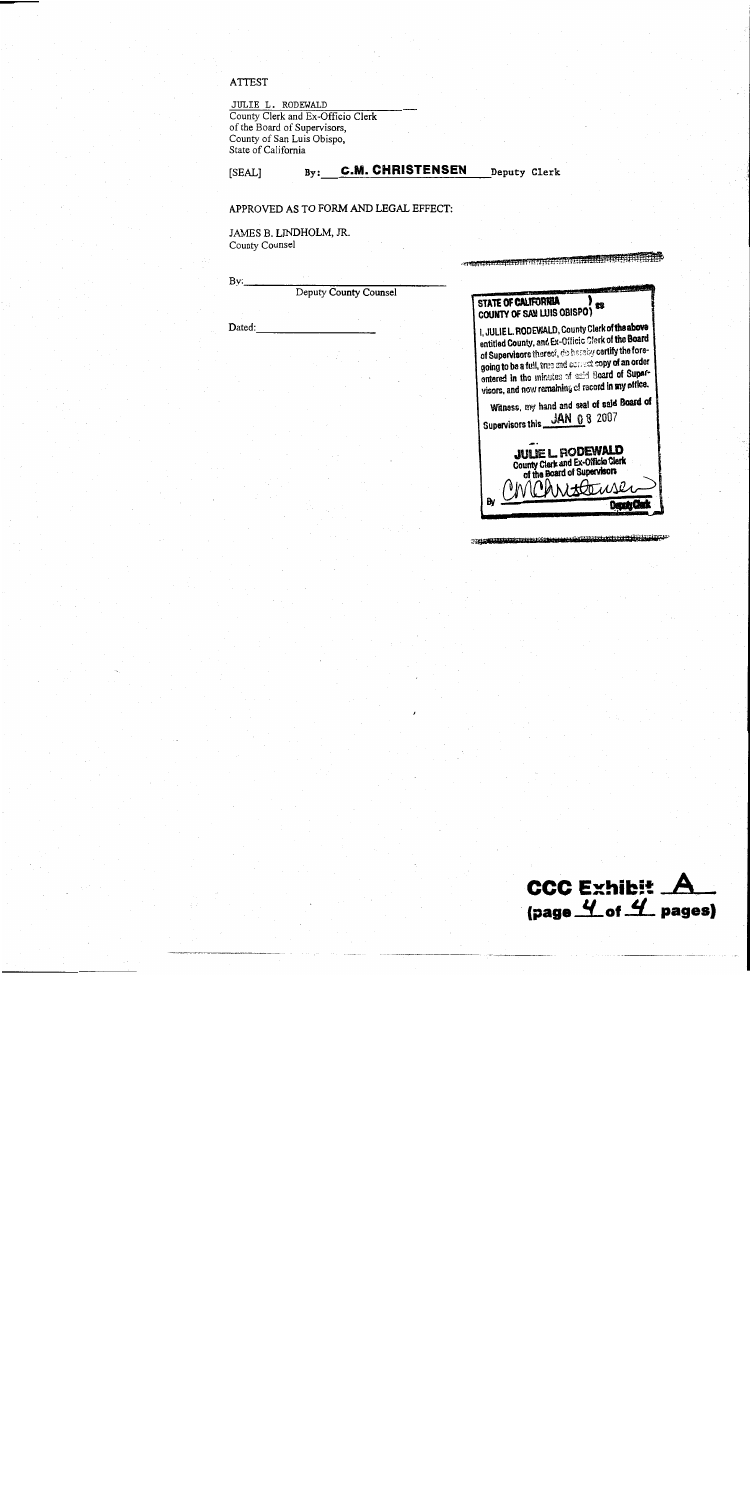## EXHIBIT LRP 2005-00016:B (Revised September 14, 2006)

### ORDINANCE NO.

AN ORDINANCE AMENDING TITLE 23 OF THE SAN LUIS OBISPO COUNTY CODE, THE COASTAL ZONE LAND USE ORDINANCE, CHAPTER 23.04 BY AMENDING SECTION 23.04.090 RELATING TO DENSITY BONUS DETERMINATIONS, SECTION 23.04.092 AND 23.04.094 RELATING TO HOUSING AFFORDABILITY STANDARDS

The Board of Supervisors of the County of San Luis Obispo ordains as follows:

SECTION 1. Subsection 23.04.090c(6) of the Coastal Zone Land Use Ordinance, Title 23 of the San Luis Obispo County Code, is hereby amended as follows:

- $(6)$ Continued availability of affordable housing: Affordable housing units provided under this section shall be subject to the long-term housing affordability provisions described in Section 23.04.094 of this title for a period of 30 years, or a longer period of time if required by construction or mortgage assistance program, mortgage insurance program, or rental subsidy program. If the project receives only a 25 percent increase in density under this section and no other incentives described in Government Gode Section 65915(h), then continued affordability shall be ensured as described in Section 23.04.094 for a period of 10 years. For purposes of this section, other incentives of financial value may include, but are not limited to, one or more of the following:
- The additional increase in allowable density (above 25 percent) as described in <del>(ï)</del> Subsection e of this section.
	- <del>(ii)</del>  $\Lambda$  reduction in the open area required for cluster divisions under Section 23.04.036d of this title pursuant to Subsection g(8) of this section;
	- <del>(iii)</del> Any financial assistance that the county provides directly or administers on behalf of state or federal funding programs;
	- $\Lambda$  concession or incentive described in Government Code Section 65915(h) that <del>(iv)</del> is suitable to the project site and the project.

SECTION 2. Subsection 23.04.092b(3) of the Coastal Zone Land Use Ordinance, Title 23 of the San Luis Obispo County Code, is hereby amended as follows:

 $(3)$ Continued availability of affordable housing: Affordable replacement housing units provided under Subsection b(1) or b(2) of this section shall be subject to the long-term housing affordability provisions described in Section 23.04.094 for a minimum period of time equal to 30 years minus the number of years beyond 10 years that the structure proposed for conversion or demolition has existed, but in no case less than 10 years.

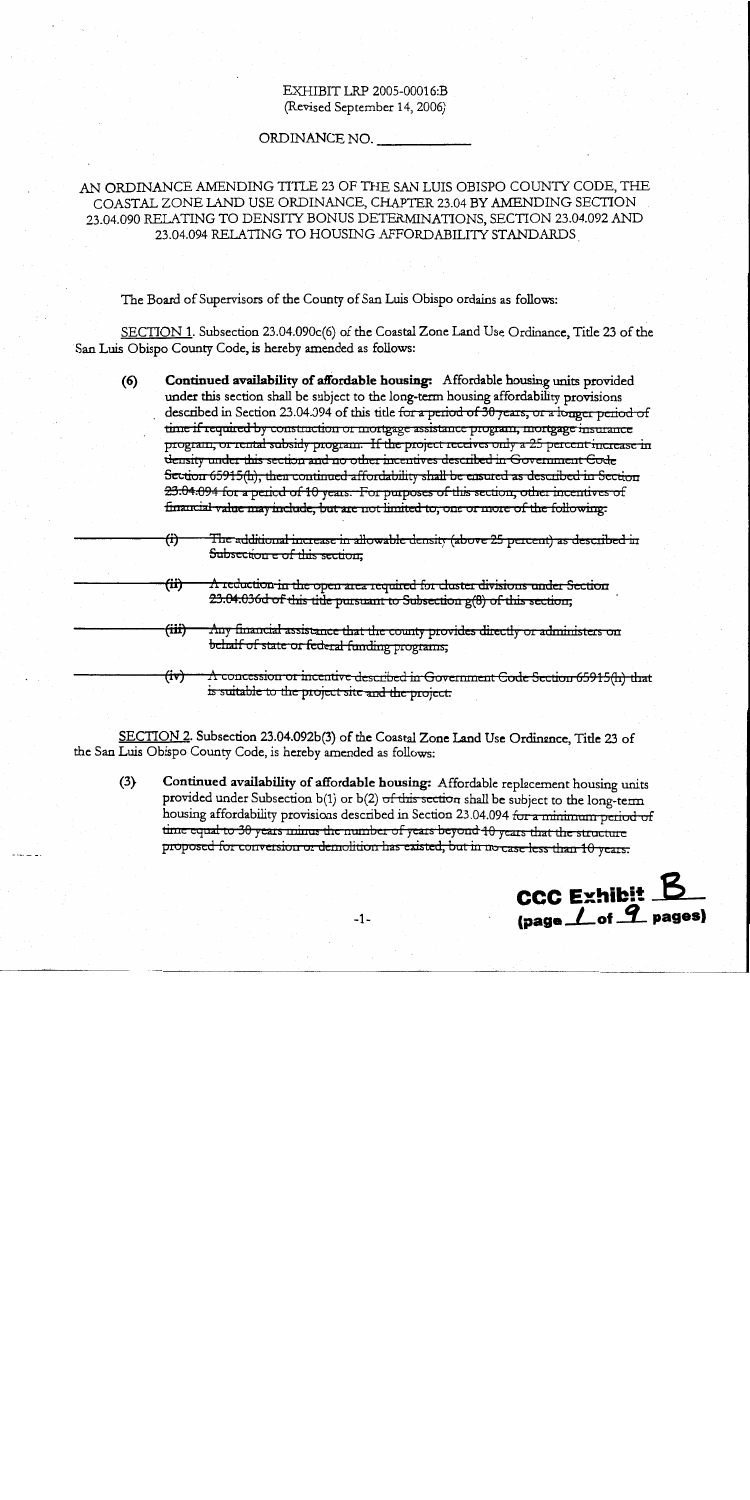SECTION 3. Subsection 23.04.092c(3) of the Coastal Zone Land Use Ordinance, Title 23 of the San Luis Obispo County Code, is hereby amended as follows:

Continued availability of affordable housing: Affordable housing units provided  $(3)$ under Subsection c(1) or c(2) of this section shall be subject to the long-term housing affordability provisions described in Section 23.04.094 for a period of 30 years.

SECTION 4. Section 23.04.094 of the Coastal Zone Land Use Ordinance, Title 23 of the San Luis Obispo County Code, is hereby amended as follows:

23.04.094 - Housing Affordability Standards: <del>The standards in this section apply to housing units</del> designated as affordable units as specified in Section 23.04.090 of this title, by subsection 26.01.034b of the Growth Management Ordinance, Title 26 of the San Luis Obispo County Code, or by subsection 18.04.010a(1) of the Public Facilities Fee Ordinance, Title 18 of the San Luis Obispo County Code.

- Applicability. Affordable housing units provided as a result of one or more of the following  $a_{1}$ County actions shall be subject to the standards of this Section:
	- Approval of a density bonus under Section 23.04.090 of the Coastal Zone Land Use <u>1.</u> Ordinance, Title 23 of the County Code, or
	- Approval of an exemption from growth management provisions under Subsection  $2.$ 26.01.034b of the Growth Management Ordinance, Title 26 of the County Code, or
	- Deferment of the public facilities fees as described in subsection 18.04.010a(1) of the  $3.$ Public Facilities Fees Ordinance, Title 18 of the County Code, or
	- Requiring provision of affordable housing under Section 23.04.092 of the Coastal Zone  $\frac{4}{2}$ Land Use Ordinance, Title 23 of the County Code, or
	- 5. Provision of direct financial assistance in the form of a grant (not a loan) to the development of affordable housing.

Eligible Household Definitions. Households eligible to become renters or owner-occupants of affordable housing under provisions of the County Code must have incomes not exceeding one of the following income ceilings. The County will consider actual income and imputed income from assets when determining eligibility.

- Extremely low-income: no more than 30 percent of median income. <u>1.</u>
- $2.$ Very low-income: no more than 50 percent of median income.
- Lower-income: no more than 80 percent of median income.  $3.$

 $\underline{\mathbf{b}}$ .

- $4.$ Moderate-income: no more than of 120 percent of median income.
- 5. Workforce: no more than 160 percent of median income.



 $-2-$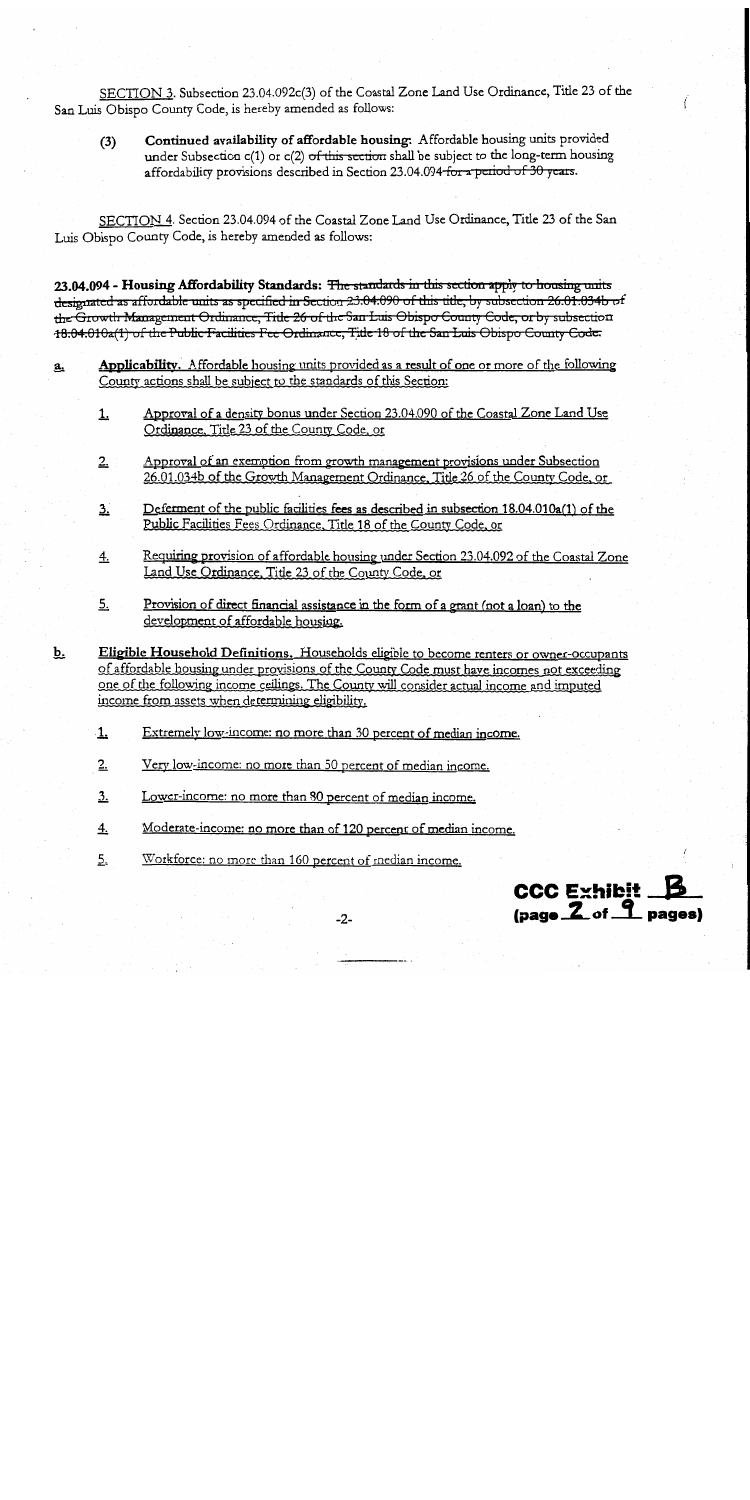Determination of initial affordable housing sales prices: The following procedure is a c. designed to determine sales prices which will enable purchase of the affordable housing units by the targeted income group families eligible households without their monthly housing costs exceeding thirty or thirty-five percent of their gross incomes. The Planning and Building Department shall use this procedure to determine maximum sales prices for each proposed land use permit or land division using estimates of actual costs of financing, property taxes, homeowner association fees, and insurance and shall publish typical examples quarterly.

- Determine median income. First, find the applicable median income based on the  $(1)$ family household size. This information is published in Section 6932 of Title 25 of the California Code of Regulations. Both the family household size and the size of the housing unit shall be used to determine the affordable housing sales price, as follows:
	- Studio: use the median income for a one-person family household.  $(i)$
	- One-bedroom unit: use the median income for a two-person family  $(ii)$ household.
	- Two-bedroom unit: use the median income for a three-person family  $(iii)$ household.
	- Three-bedroom unit: use the median income for a five four-person family.  $(iv)$ household.
	- Four bedroom unit: use the median income for a six five-person family  $(v)$ household.
- $(2)$ Determine maximum housing costs. Maximum housing costs by size of housing unit and income group shall be calculated as the following percentages of the median income amounts determined in step 1 above, as follows:
	- Extremely low-income: 30 percent of 30 percent of median household income  $\underline{a}$ . as determined under Subsection c.1.
	- Very low-income: 30 percent of 50 percent of median income as determined <u>b.</u> under Subsection c.1..
	- Lower-income: 30 percent of 70 percent of median income as determined under <u>c.</u> Subsection c.1.
	- Moderate-income: 35 percent of 110 percent of median income as determined d. under Subsection c.1..
	- Workforce: 35 percent of 150 percent of median income as determined under <u>e.</u> Subsection c.1.
- Estimate housing costs other than payments on mortgage loan principal and  $(3)$ interest. The actual costs of property taxes, insurance and homeowner association dues shall be estimated by the Planning and Building Department for affordable housing units in each proposed land use or land division.

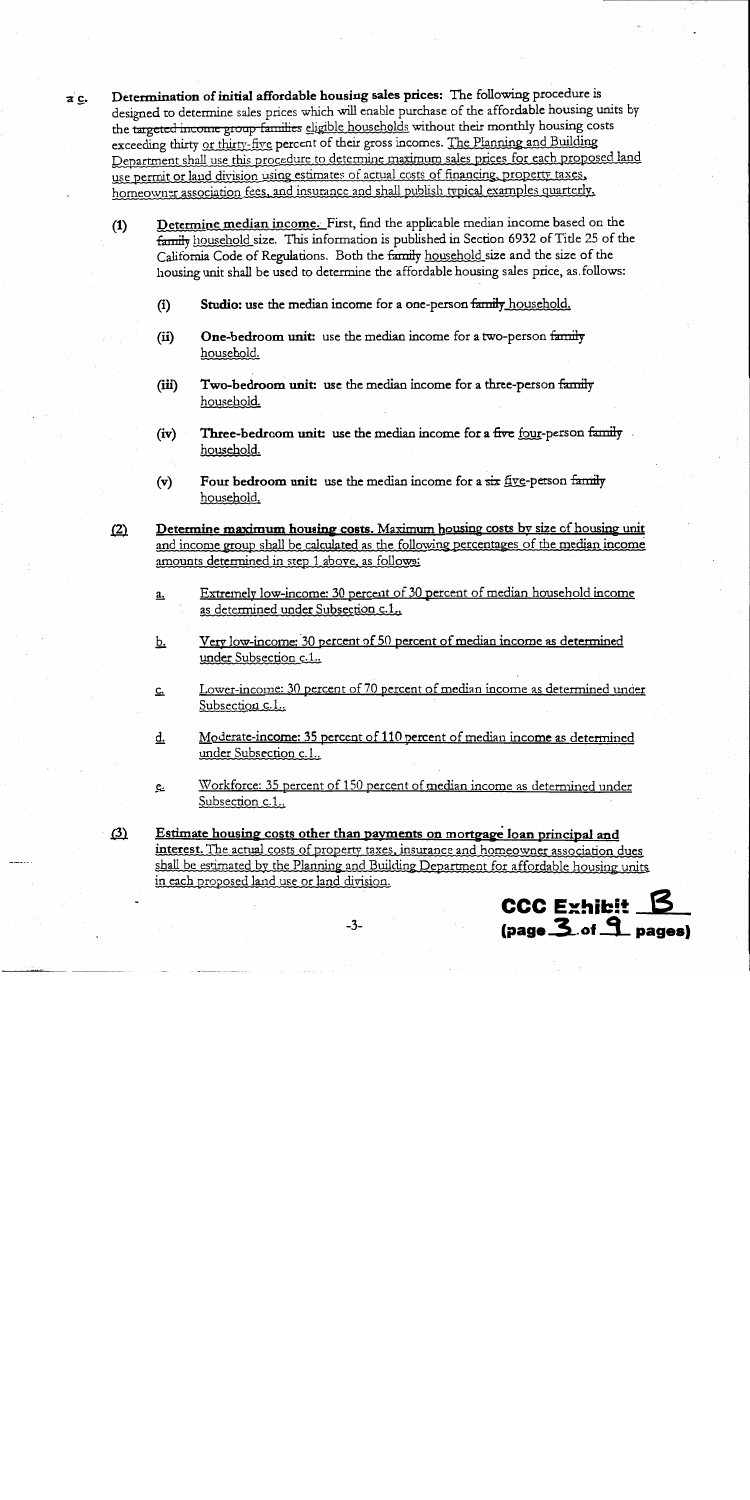- Determine amount of income available for payments of mortgage loan principal  $\Delta$ and interest. The amount of income available for payments of mortgage principal and interest shall be determined by deducting the amounts for property taxes, insurance and homeowners associations dues estimated by Subsection c.3. from the maximum housing costs determined by Subsection c.2..
- $(2.5)$ Determine mortgage interest rate. The Planning and Building Department shall Next, determine the annual percentage rate of conventional mortgage financing, amortized over thirty years, currently available in California by adding 2.5 points to the 11th District Cost of Funds as currently published by the Federal Home Loan Bank Board at the time of building permit issuance. Arrinterest rate based on alternative mortgage financing committed to the project may be approved by the Director of the Planning and Building Department, provided there are no balloon payments scheduled before the end of the term, the term is at least 30 years, any deferred-payment loans do not carry interest rates greater than 3 percent simple interest per annum, and there will be no negative amortization. (Repayment requirements upon resale or refinancing do not constitute scheduled balloon payments for purposes of this section).
- $(3.6)$ Determine the maximum affordable sales price. The Planning and Building Department shall determine the maximum affordable sales price using the income available for payment of mortgage loan principal and interest determined by Subsection c.4, the mortgage interest rate determined by Subsection c.5, and assuming the buyer can pay a down payment of 5 percent of the sales price. The median income determined under Subsection  $a(1)$  of this section shall be multiplied by the affordable sales price factor in the following table. Use the mortgage financing rate determined under Subsection a(2) of this section to calculate the maximum allowable initial selling price for the designated income or senior age group.

(The following table will be deleted)

| ाप्याट द्र् | <b>HITCOLIC</b> | <b>LOWCL.</b>   | <b>KAMP</b><br>/ एक छ। जा इन्द्र प्र<br><b>OMBOSLONDER</b> IN |
|-------------|-----------------|-----------------|---------------------------------------------------------------|
| $+ \theta$  | 3.14            | 4.80            | 7.46                                                          |
| 1.5         | 2.93            | 4.47            | <del>6.96</del>                                               |
| 2.0         | 2.73            | 4.18            | 6.49                                                          |
| 2.5         | 2.56            | 4.11            | 6.07                                                          |
| 3.0         | 2.40            | 3.66            | 5.69                                                          |
| 3.5         | 2.25            | 3.44            | 5.34                                                          |
| $\bigstar$  | <del>2.12</del> | 3.23            | 5.02                                                          |
| 4.5         | <del>1.99</del> | <del>3.05</del> | 4.73                                                          |

|                 |                 | ruuna           |       |
|-----------------|-----------------|-----------------|-------|
| $\frac{8.5}{5}$ | 1.31            | 2.01            | 3.12  |
| 9.0             | $+26$           | 1.92            | 2.98  |
| 9.5             | 1.20            | 1.84            | 2.85  |
| 40.0            | 1.15            | 1.76            | 2.73  |
| 10.5            | 1.11            | $+69$           | 2.62  |
| #0              | 1.06            | 1.62            | 2.52  |
| 11.5            | 4.02            | 1.56            | 2.42  |
| 12.0            | <del>0.98</del> | <del>1.50</del> | بمجيج |

**AFFORDABLE SALES PRICE FACTOR** 

**CCC Exhibit B**  $(\text{page } 4)$  of  $9$  pages)

 $-4$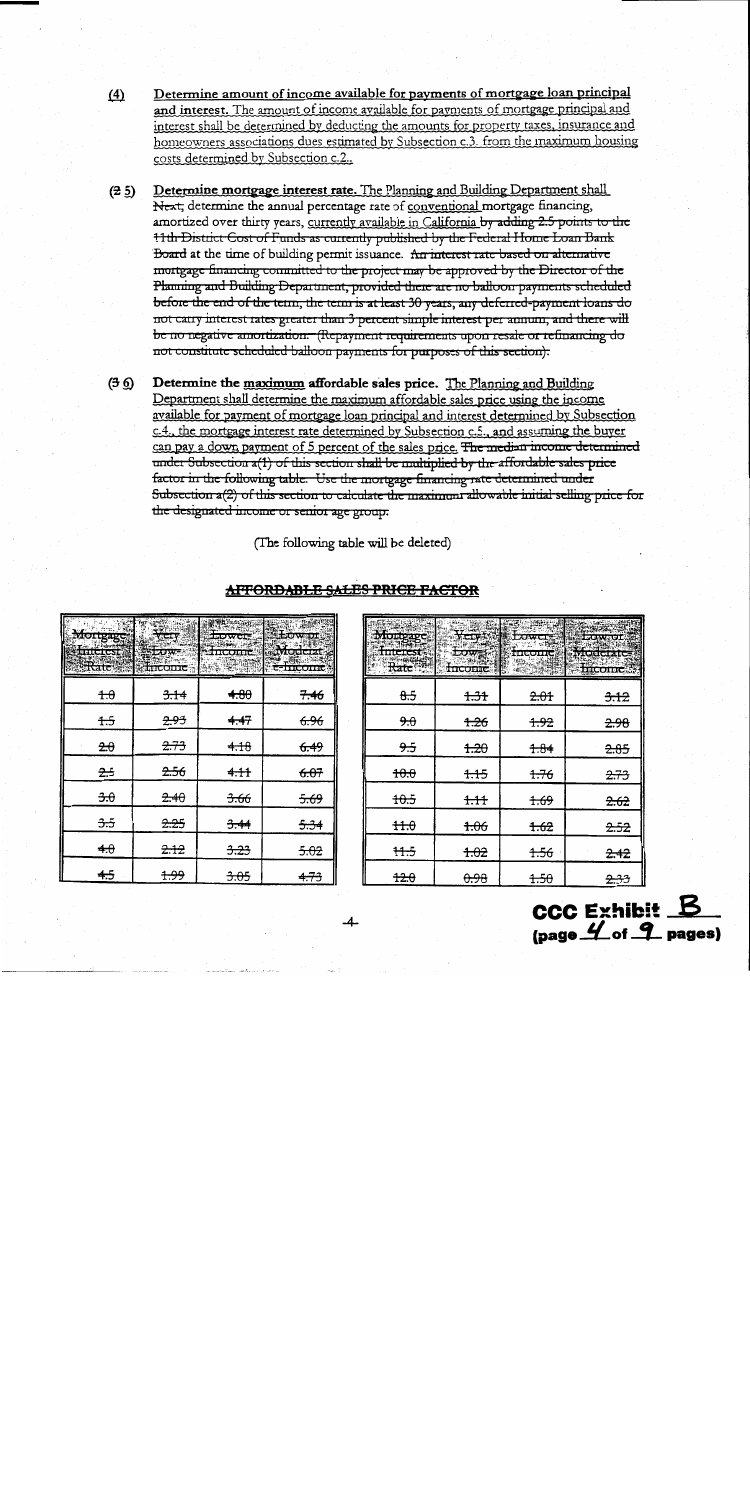| 5.0                 | 4.88  | 2.87 | <del>4.47</del> |
|---------------------|-------|------|-----------------|
| 5.5                 | 1.78  | 2.72 | 4.22            |
| $-6.0$              | 7.68  | 2.58 | 4.00            |
| 6.5                 | 1.60  | 2.44 | 3.79            |
| 70                  | $+52$ | 2.32 | 3.60            |
| 7.5                 | 1.44  | 2.21 | 3.43            |
| $\theta$ . $\theta$ | 1.38  | 2.10 | 3.27            |

| <del>12.5</del> | 0.94 | 1.44            | <del>2.25</del> |
|-----------------|------|-----------------|-----------------|
| 13.0            | 0.91 | <del>1.39</del> | 2.17            |
| 13.5            | 0.88 | 1.34            | 2.09            |
| 14.0            | 0.85 | $+30$           | 2.02            |
| 14.5            | 0.82 | 1.26            | 1.96            |
| $+5.0$          | 0.80 | $+22$           | 1.89            |
| 15.5            | 0.77 | 1.16            | 1.84            |

- Exception to initial affordable housing sales price limit: The initial sales price  $<sup>(4)</sup>$ </sup> limits established by this section shall not apply to housing units purchased with mortgage financing provided through the federal Rural Housing Service Section 502 Program.
- Ь₫. Non-Sales: In cases where no sale will occur, such as when an owner-builder is involved (a landowner who wishes to construct his primary residence on his own property), the sales price that would apply pursuant to Subsection  $\pi \circ c$  of this section shall be used in meeting the longterm housing affordability provisions of Subsection d(1) for this section.
- Rental units: Rent levels of the affordable units, including allowances for the costs of utilities ce. as determined by the Housing Authority of the City of San Luis Obispo, are not to exceed the following:
	- **Extremely low-income units: 30 percent of 30 percent of the median household**  $(1)$ income as determined under Subsection c(1).
	- $(12)$ Very low-income units: 30 percent of 50 percent of the median family household income as determined under Subsection x  $g(1)$  of this section.
	- $(23)$ Lower-income units: 30 percent of 60 percent of the median family household income as determined under Subsection a: c(1) of this section.
	- $(3.4)$ Low or moderate-income units: the current Fair Market Rents established by the Department of Housing and Urban Development's Housing Assistance Payment Program (Section 8) or any superseding governmental program 30 percent of 110 percent of the median household income as determined under Subsection c(1).
	- $(5)$ Workforce housing units: 30 percent of 150 percent of the median household income as determined under Subsection c(1) of this Section.
- $df_1$ Continued availability of affordable housing: Once a density bonus as described in Section 23.04.090 of this title; approval of a new housing development, land division, or demolition or conversion of existing housing for one or more sites as described in Section 23.04.092 of this title; or an exemption from growth management provisions under Subsection 26.01.034b of the Growth Management Ordinance, Title 26 of the San Luis Obispo County Code, or a deferment of the public facilities fee as described in subsection 18.04.010a(1) of the Public Facilities Fee

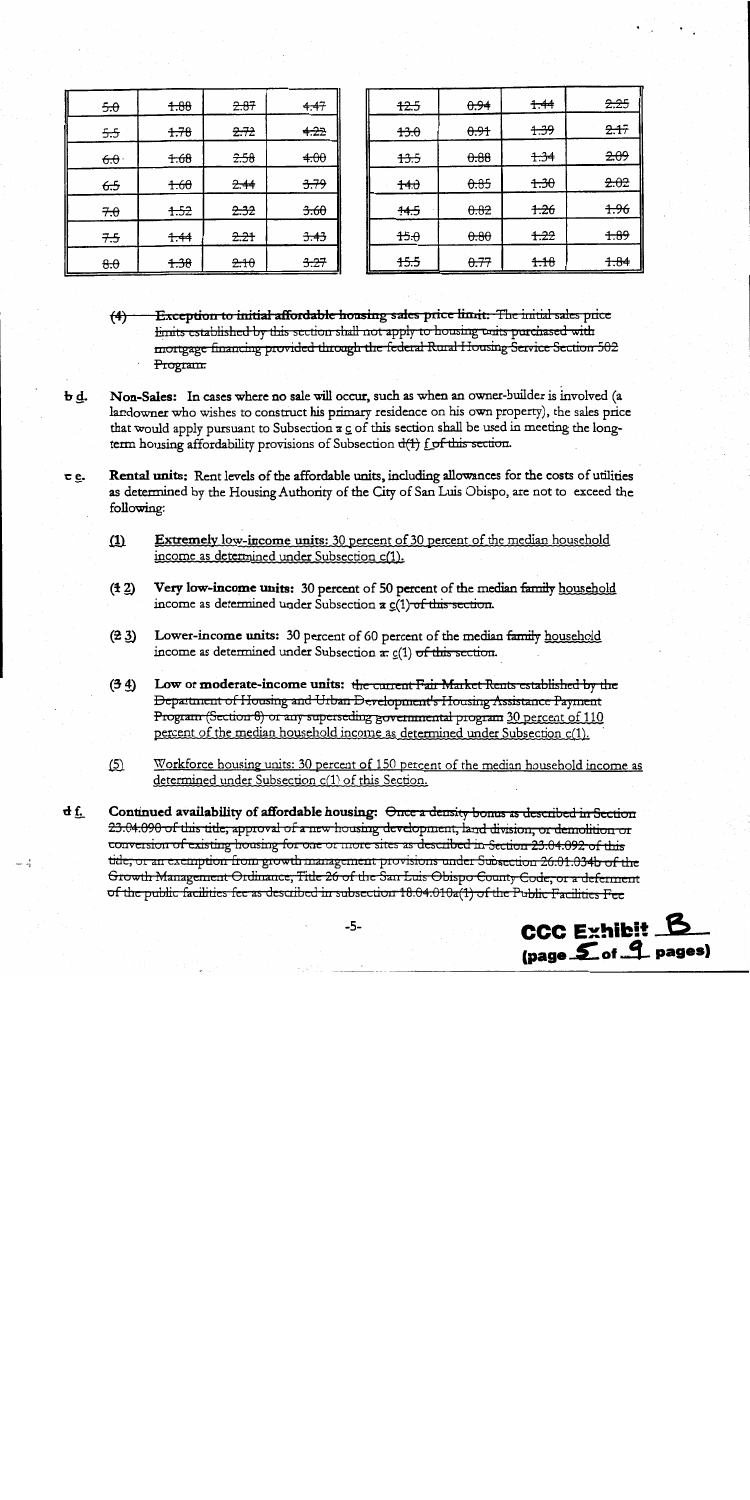Ordinance, Title 18 of the San Luis Obispo County Code, is granted in return for a commitment to provide affordable housing, such Affordable housing units which are subject to the standards of this section shall continue to be reserved as affordable housing as determined by this section; for a period of 30 years, or for a period of time as defined in Section 23.04.090 or 23.04.092 of this title or Subsection 26.01.034b of Title 26 of the County Code, as follows:

For sale units: Prior to issuance of any project construction permits the property  $(1)$ owner and the County shall enter into and record a <del>Construction</del> Master Affordable Housing Agreement, prepared by County Counsel, assuring that the project will provide designated affordable housing unit(s). When a designated affordable housing unit is first sold to an eligible buyer, or when the owner-builder of a designated affordable housing unit requests final permit approval for occupancy of his residence, the buyer and county or the owner-builder and county shall enter into an Affordable Housing Option to Purchase at Restricted Price Agreement which shall be recorded as an encumbrance on the property, and secured by a recorded deed of trust. The said Affordable Housing Option to Purchase at Restricted Price Agreement shall supercede the Construction Master Affordable Housing Agreement. The said Agreement and deed of trust shall establish the monetary difference between the initial purchase price and the initial appraised value as a loan payable to the county. Said loan shall accrue interest at a rate equal to 4.5 points added to the 11th District Cost of Funds as currently published by the Federal Home Loan Bank Board, amortized over 30 years, and the monthly payments of principal and interest shall be waived by the county as long as the owner who was previously approved by the county as an eligible buyer or as an owner-builder continues to own and reside in the property subject to the county loan as his or her principal residence, and also continues to be a legal resident of the County of San Luis Obispo. The County shall have a right of first refusal to purchase the property at carrent appraised value. The consideration for the County's right of first refusal shall consist of 1 percent of the remaining county loan balance. The balance of the County loan remaining after deducting this 1 percent of the loan balance shall be credited toward the purchase price if the County chooses to exercise the purchase option. Under the terms of the Option to Purchase at Restricted Price Agreement, the maximum resale price of the housing unit shall be limited for a period of 45 years to the same formula used to determine the initial sales price, except that current information regarding median income, mortgage financing interest rate, taxes, insurance and homeowners association dues shall be applied. Adjustments to the maximum resale price as determined by the Planning and Building Department shall be made to ensure that the resale price is not lower than the original sales price, to increase the maximum resale price by the value of structural improvements made by the owner, and to comply with requirements of State or Federal mortgage lenders as necessary. Ownership of the property may only be transferred to party that agrees to execute a new Option to Purchase at Restricted Price Agreement with a term of 45 years.

The provisions of this section shall not impair the rights of a first mortgage lender secured by a recorded deed of trust. The purchase money lender shall have a higher priority than the county's loan. The county's security shall be prioritized as a second mortgage. This first priority applies to the purchase money lender's assignee or successor in interest, to:

Foreclose on the subject property pursuant to the remedies permitted by law  $(i)$ and written in a recorded contract or deed of trust; or

**CCC Exhibit B** (page 6 of 9 pages)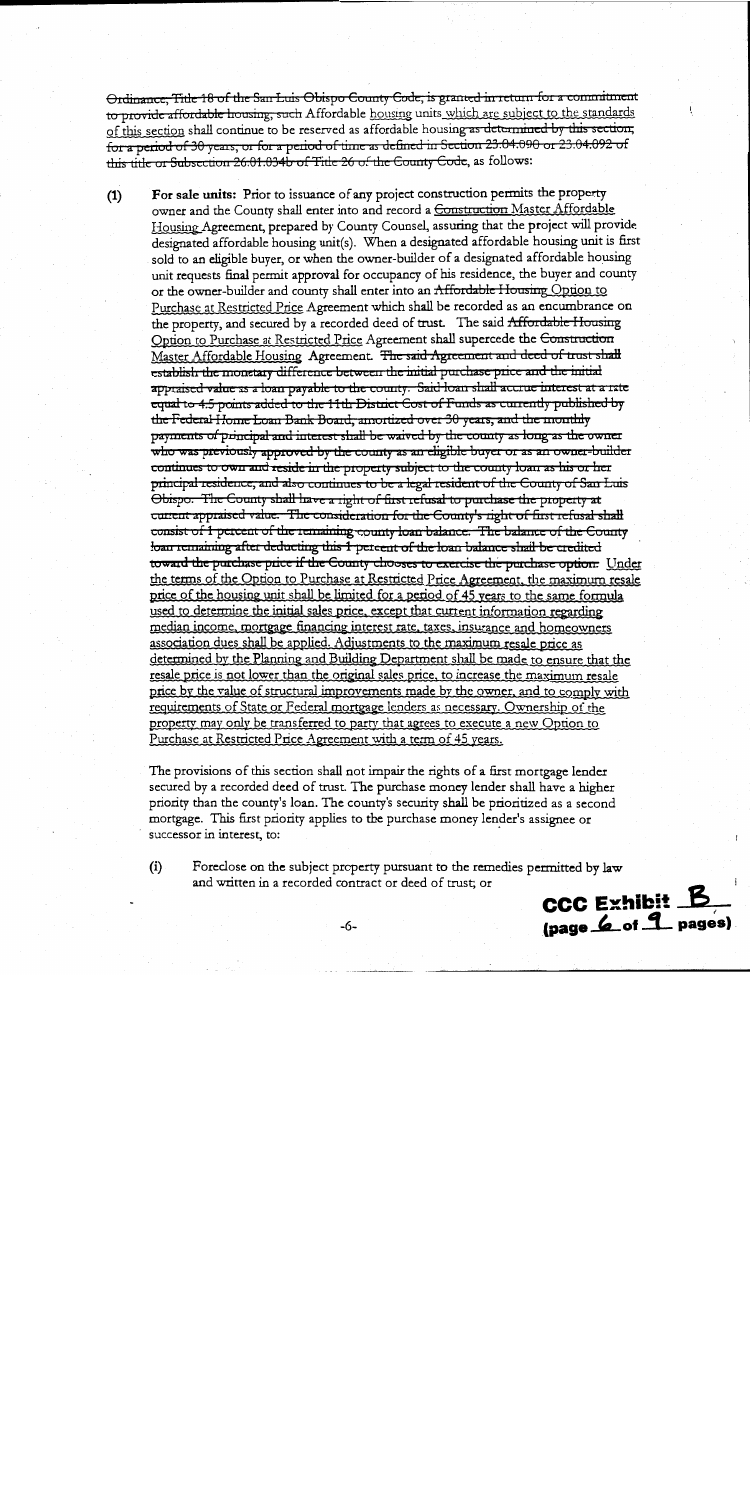- Accept a deed of trust or assignment to the extent of the value of the unpaid  $(ii)$ first mortgage to the current market value in lieu of foreclosure in the event of default by a trustor; or
- Sell the property to any person at a fair market value price consistent with the  $(iii)$ provisions of this Section subsequent to exercising its rights under the deed of trust. Any value in excess of the unpaid mortgage and costs of sale administration shall be used to satisfy the county loan. In no case may a first mortgage lender, exercising foreclosure assignment in-lieu of foreclosure or sale; obtain value or rights to value greater than the value of the outstanding indebtedness on the first mortgage at the time of the debt clearing action:

In addition, the following types of transfers shall remain subject to the requirements of the county's loan and right of first refusal: transfer by gift, devise, or inheritance to the owner's spouse; transfer to a surviving joint tenant; transfer to a spouse as part of divorce or dissolution proceedings; or acquisition in conjunction with a marriage; or transfer as a result of foreclosure.

Rental units: Prior to issuance of any project construction permits the property owner and the County shall enter into and record a Rent Limitation Agreement Agreement, prepared by County Counsel, assuring that the project will provide designated affordable housing unit(s). Rent levels shall be based on the same criteria as those used to compute the original rent ceiling in subsection  $\tau$  d of this section for a period of at least 55 years. Such rent levels will be enforced through the Review Authority imposing applicable conditions at the time of land use permit or subdivision approval for the project, and by recorded deed restriction on each affordable unit. If ownership of the property is transferred during the initial 55 years period, then a new Rent Limitation Agreement shall be executed with a term of 55 years.

 $(2)$ 

ደ.

<del>(ਤੋ)</del> Exceptions to initial sales price limitations and resale restrictions: At the time of sale to a qualified buyer or at the time of occupancy by an owner-builder, if the fair market value of any designated affordable housing units is equivalent to the affordable sales price determined above, no affordable housing agreement shall be required. Additionally, no affordable housing agreement shall be required for housing units purchased with mortgage financing provided through the United States Department of Agriculture federal Rural Housing Service Section 502 Program: The Director of the Planning and Building Department may grant an exemption to the initial sales price limitation and resale restrictions for housing units that meet all of the following criteria:

The housing units are provided in a development consisting exclusively of housing for  $\mathbf{L}$ very low income, lower income or moderate income households; and

 $2.$ The housing units are constructed with at least 50 percent of the work performed by volunteers and/or households purchasing the housing; and

The Director of the Planning and Building Department has determined that the home <u>3.</u> purchase financing provided will be affordable to the purchasing households for at least 30 years.

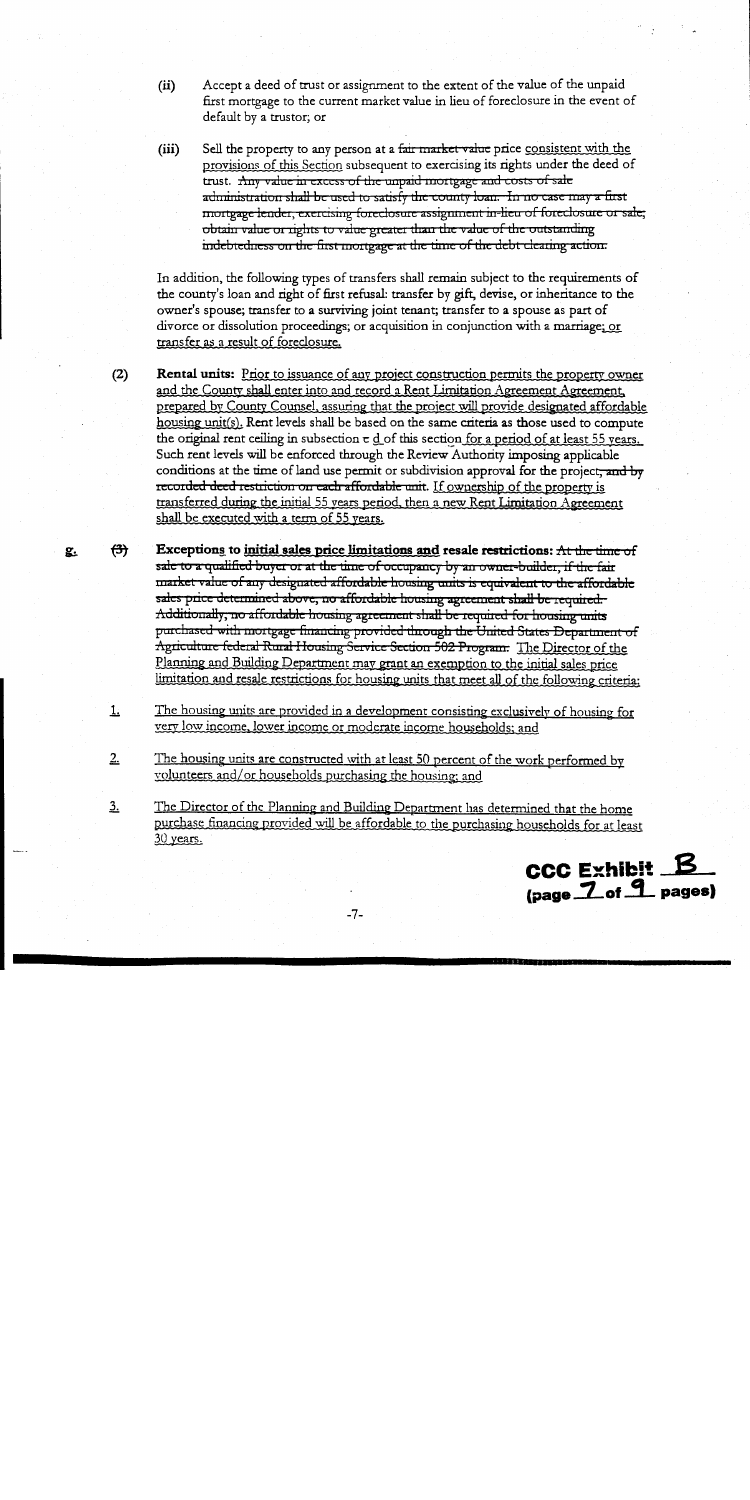SECTION 3. If any section, subsection, clause, phrase or portion of this ordinance is for any reason held to be invalid or unconstitutional by the decision of a court of competent jurisdiction, such decision shall not affect the validity or constitutionality of the remaining portion of this ordinance. The Board of Supervisors hereby declares that it would have passed this ordinance and each section, subsection, clause, phrase or portion thereof irrespective of the fact that any one or more sections, subsections, sentences, clauses, phrases or portions be declared invalid or unconstitutional.

SECTION 4. This ordinance shall become operative only upon approval by the California Coastal Commission and upon acknowledgment by the San Luis Obispo County Board of Supervisors of receipt of the Commission's resolution of certification.

SECTION 5: This ordinance shall take effect and be in full force on and after 30 days from the date of its passage hereof. Before the expiration of 15 days after the adoption of this ordinance, it shall be published once in a newspaper of general circulation published in the County of San Luis Obispo, State of California, together with the names of the members of the Board of Supervisors voting for and against the ordinance.

INTRODUCED at a regular meeting of the Board of Supervisors held on the fifth day of December 2006, and PASSED AND ADOPTED by the Board of Supervisors of the County of San Luis Obispo, State of California, on the twelfth day of December 2006, by the following roll call vote, to wit:

AYES:

NOES:

**ABSENT:** 

ABSTAINING:

Chairman of the Board of Supervisors. County of San Luis Obispo, State of California

ATTEST:

County Clerk and Ex-Officio Clerk of the Board of Supervisors County of San Luis Obispo, State of California

[SEAL]